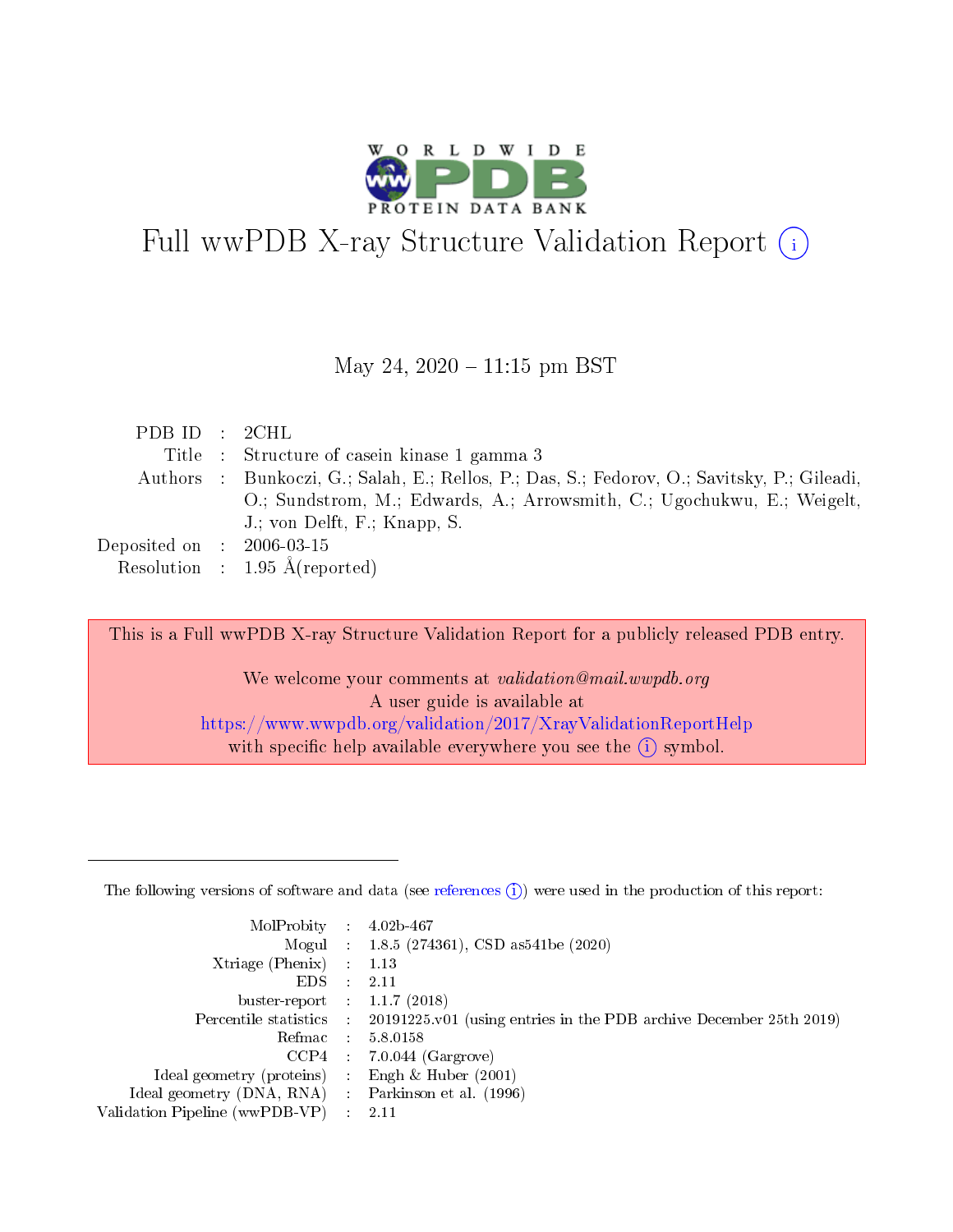# 1 [O](https://www.wwpdb.org/validation/2017/XrayValidationReportHelp#overall_quality)verall quality at a glance  $(i)$

The following experimental techniques were used to determine the structure: X-RAY DIFFRACTION

The reported resolution of this entry is 1.95 Å.

Percentile scores (ranging between 0-100) for global validation metrics of the entry are shown in the following graphic. The table shows the number of entries on which the scores are based.



| Metric                | Whole archive<br>$(\#\text{Entries})$ | Similar resolution<br>$(\#\text{Entries},\,\text{resolution}\,\,\text{range}(\textup{\AA}))$ |
|-----------------------|---------------------------------------|----------------------------------------------------------------------------------------------|
| $R_{free}$            | 130704                                | $2580(1.96-1.96)$                                                                            |
| Clashscore            | 141614                                | $2705(1.96-1.96)$                                                                            |
| Ramachandran outliers | 138981                                | 2678 (1.96-1.96)                                                                             |
| Sidechain outliers    | 138945                                | 2678 (1.96-1.96)                                                                             |
| RSRZ outliers         | 127900                                | $2539(1.96-1.96)$                                                                            |

The table below summarises the geometric issues observed across the polymeric chains and their fit to the electron density. The red, orange, yellow and green segments on the lower bar indicate the fraction of residues that contain outliers for  $>=3, 2, 1$  and 0 types of geometric quality criteria respectively. A grey segment represents the fraction of residues that are not modelled. The numeric value for each fraction is indicated below the corresponding segment, with a dot representing fractions  $\epsilon=5\%$  The upper red bar (where present) indicates the fraction of residues that have poor fit to the electron density. The numeric value is given above the bar.

| Mol       | $\Delta$ hain | Length       | Quality of chain |     |     |  |  |  |
|-----------|---------------|--------------|------------------|-----|-----|--|--|--|
|           |               |              | 11%              |     |     |  |  |  |
| <u>д.</u> | $\sim$ $\sim$ | 9⊾ี<br>ـ ن ر | 71%              | 14% | 15% |  |  |  |

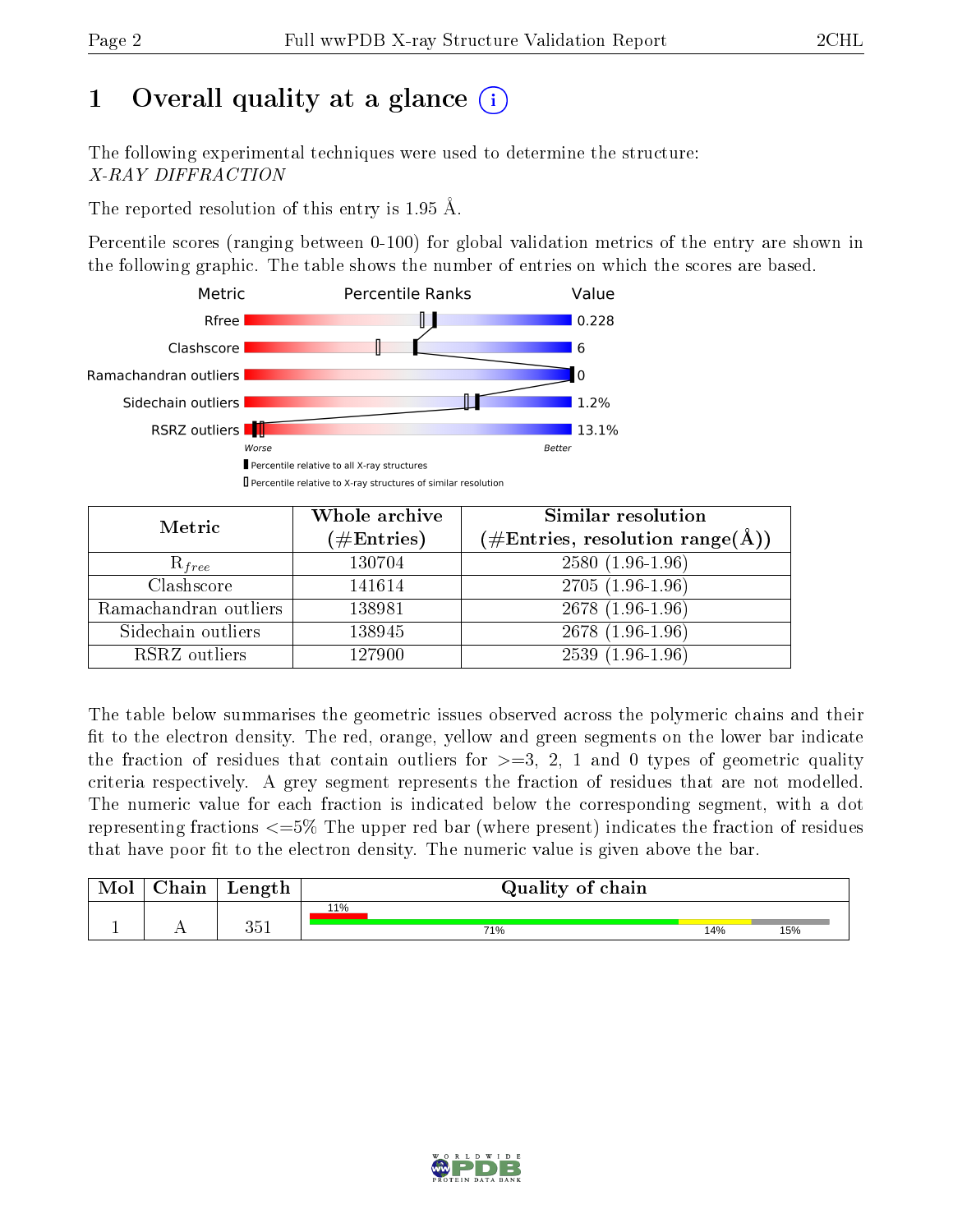# 2 Entry composition  $\left( \cdot \right)$

There are 4 unique types of molecules in this entry. The entry contains 2739 atoms, of which 0 are hydrogens and 0 are deuteriums.

In the tables below, the ZeroOcc column contains the number of atoms modelled with zero occupancy, the AltConf column contains the number of residues with at least one atom in alternate conformation and the Trace column contains the number of residues modelled with at most 2 atoms.

• Molecule 1 is a protein called CASEIN KINASE I ISOFORM GAMMA-3.

| Mol | Chain | Residues | $\rm{Atoms}$  |      |     | $\rm ZeroOcc \mid AltConf \mid Trace$ |  |  |  |
|-----|-------|----------|---------------|------|-----|---------------------------------------|--|--|--|
|     |       | 298      | Totar<br>2426 | 1572 | 406 | 434                                   |  |  |  |

| Chain              | Residue         | Modelled                  | Actual                   | Comment        | Reference                                                    |
|--------------------|-----------------|---------------------------|--------------------------|----------------|--------------------------------------------------------------|
| $\boldsymbol{A}$   | 12              | <b>MET</b>                |                          | expression tag | UNP Q9Y6M4                                                   |
| $\boldsymbol{A}$   | 13              | <b>HIS</b>                | $\frac{1}{2}$            | expression tag | Q9Y6M4<br>UNP                                                |
| $\overline{\rm A}$ | 14              | <b>HIS</b>                | ÷                        | expression tag | Q9Y6M4<br>UNP                                                |
| $\boldsymbol{A}$   | 15              | <b>HIS</b>                | ÷,                       | expression tag | Q9Y6M4<br><b>UNP</b>                                         |
| $\overline{\rm A}$ | $\overline{16}$ | $\overline{HIS}$          | $\blacksquare$           | expression tag | $\mathrm{Q}9\mathrm{Y}\overline{6\mathrm{M}4}$<br><b>UNP</b> |
| $\boldsymbol{A}$   | 17              | <b>HIS</b>                | ÷                        | expression tag | Q9Y6M4<br><b>UNP</b>                                         |
| $\boldsymbol{A}$   | 18              | <b>HIS</b>                | ÷                        | expression tag | Q9Y6M4<br><b>UNP</b>                                         |
| $\overline{A}$     | $19\,$          | <b>SER</b>                | ÷                        | expression tag | <b>UNP</b><br>Q9Y6M4                                         |
| $\boldsymbol{A}$   | 20              | <b>SER</b>                | $\blacksquare$           | expression tag | Q9Y6M4<br><b>UNP</b>                                         |
| $\overline{A}$     | 21              | $\overline{\text{GLY}}$   | $\blacksquare$           | expression tag | $Q9\overline{Y6M4}$<br><b>UNP</b>                            |
| $\boldsymbol{A}$   | 22              | VAL                       | $\blacksquare$           | expression tag | Q9Y6M4<br>UNP                                                |
| $\boldsymbol{A}$   | 23              | $\overline{\rm ASP}$      | $\overline{\phantom{0}}$ | expression tag | Q9Y6M4<br><b>UNP</b>                                         |
| $\overline{\rm A}$ | 24              | <b>LEU</b>                | ÷                        | expression tag | Q9Y6M4<br><b>UNP</b>                                         |
| $\boldsymbol{A}$   | 25              | <b>GLY</b>                | $\overline{\phantom{0}}$ | expression tag | Q9Y6M4<br><b>UNP</b>                                         |
| $\overline{\rm A}$ | 26              | <b>THR</b>                | $\blacksquare$           | expression tag | $Q9Y\overline{6M4}$<br><b>UNP</b>                            |
| $\overline{A}$     | 27              | GLU                       | ÷                        | expression tag | Q9Y6M4<br><b>UNP</b>                                         |
| $\overline{\rm A}$ | 28              | $\overline{\mathrm{ASN}}$ | $\blacksquare$           | expression tag | Q9Y6M4<br><b>UNP</b>                                         |
| $\boldsymbol{A}$   | $29\,$          | <b>LEU</b>                | $\overline{\phantom{0}}$ | expression tag | Q9Y6M4<br><b>UNP</b>                                         |
| $\boldsymbol{A}$   | 30              | <b>TYR</b>                | $\blacksquare$           | expression tag | Q9Y6M4<br><b>UNP</b>                                         |
| $\overline{A}$     | 31              | PHE                       | ÷                        | expression tag | Q9Y6M4<br><b>UNP</b>                                         |
| $\overline{\rm A}$ | 32              | <b>GLN</b>                | $\blacksquare$           | expression tag | Q9Y6M4<br>UNP                                                |
| $\boldsymbol{A}$   | 33              | <b>SER</b>                | $\overline{\phantom{0}}$ | expression tag | $\mathrm{Q}9\mathrm{Y}\overline{6\mathrm{M}4}$<br><b>UNP</b> |
| $\overline{\rm A}$ | 34              | <b>MET</b>                | $\blacksquare$           | expression tag | Q9Y6M4<br>UNP                                                |
| $\overline{\rm A}$ | 187             | ALA                       | <b>GLY</b>               | conflict       | UNP $\mathrm{Q}9\mathrm{Y}6\overline{\mathrm{M}4}$           |

There are 24 discrepancies between the modelled and reference sequences:

 Molecule 2 is 5-AMINO-3-{[4-(AMINOSULFONYL)PHENYL]AMINO}-N-(2,6-DIFLU OROPHENYL)-1H-1,2,4-TRIAZOLE-1-CARBOTHIOAMIDE (three-letter code: DKI)

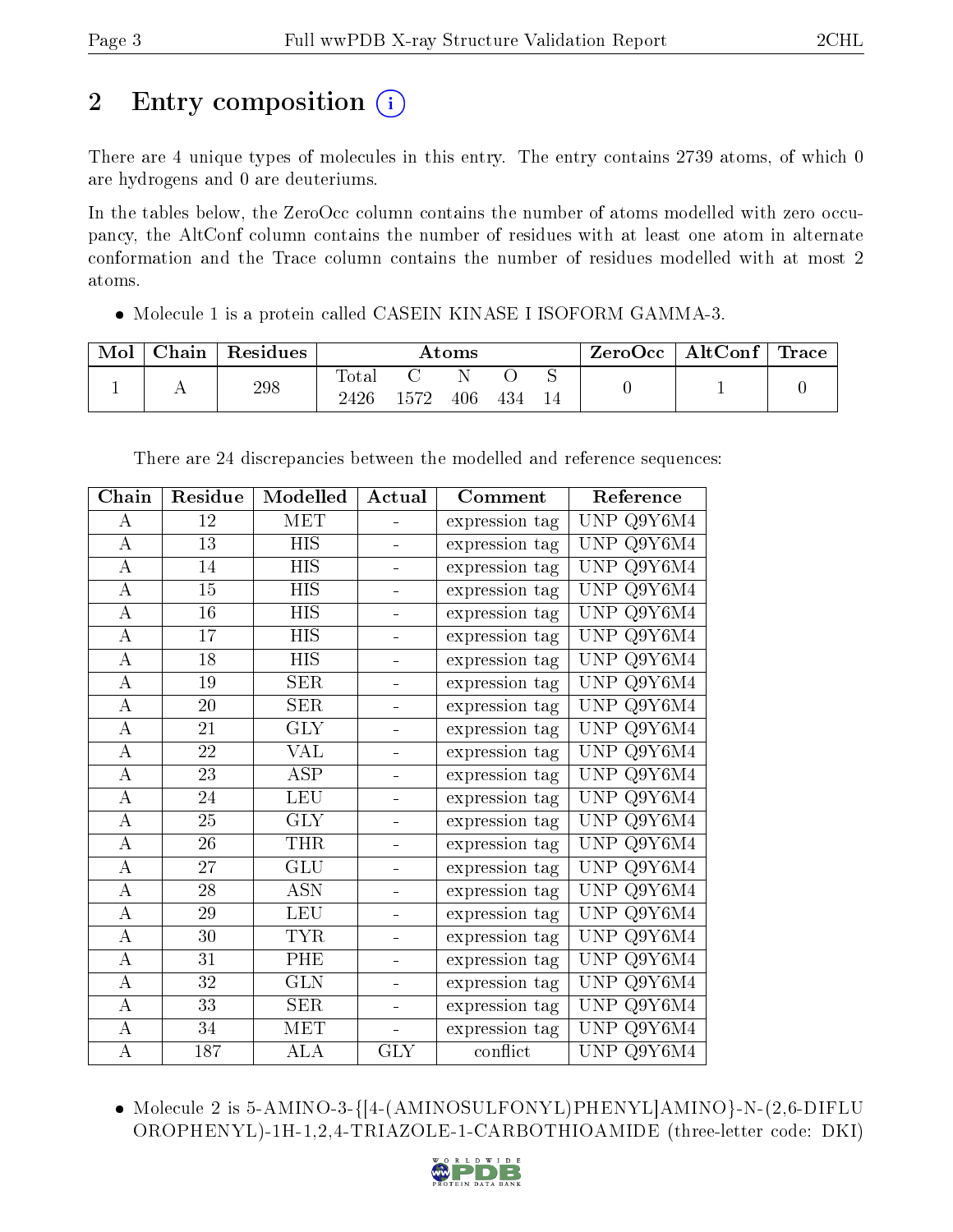(formula:  $\mathrm{C_{15}H_{13}F_2N_7O_2S_2}).$ 



|  | Chain   Residues | Atoms       |  |              |   | $^{\shortmid}$ ZeroOcc $\mid$ AltConf $_{\shortmid}$ |  |  |  |
|--|------------------|-------------|--|--------------|---|------------------------------------------------------|--|--|--|
|  |                  | Total<br>28 |  | $15 \quad 2$ | N |                                                      |  |  |  |

 $\bullet$  Molecule 3 is SULFATE ION (three-letter code: SO4) (formula: O<sub>4</sub>S).



|  | $\text{Mol}$   Chain   Residues | Atoms     | ZeroOcc   AltConf |
|--|---------------------------------|-----------|-------------------|
|  |                                 | Total O S |                   |
|  |                                 | Total O S |                   |

Continued on next page...

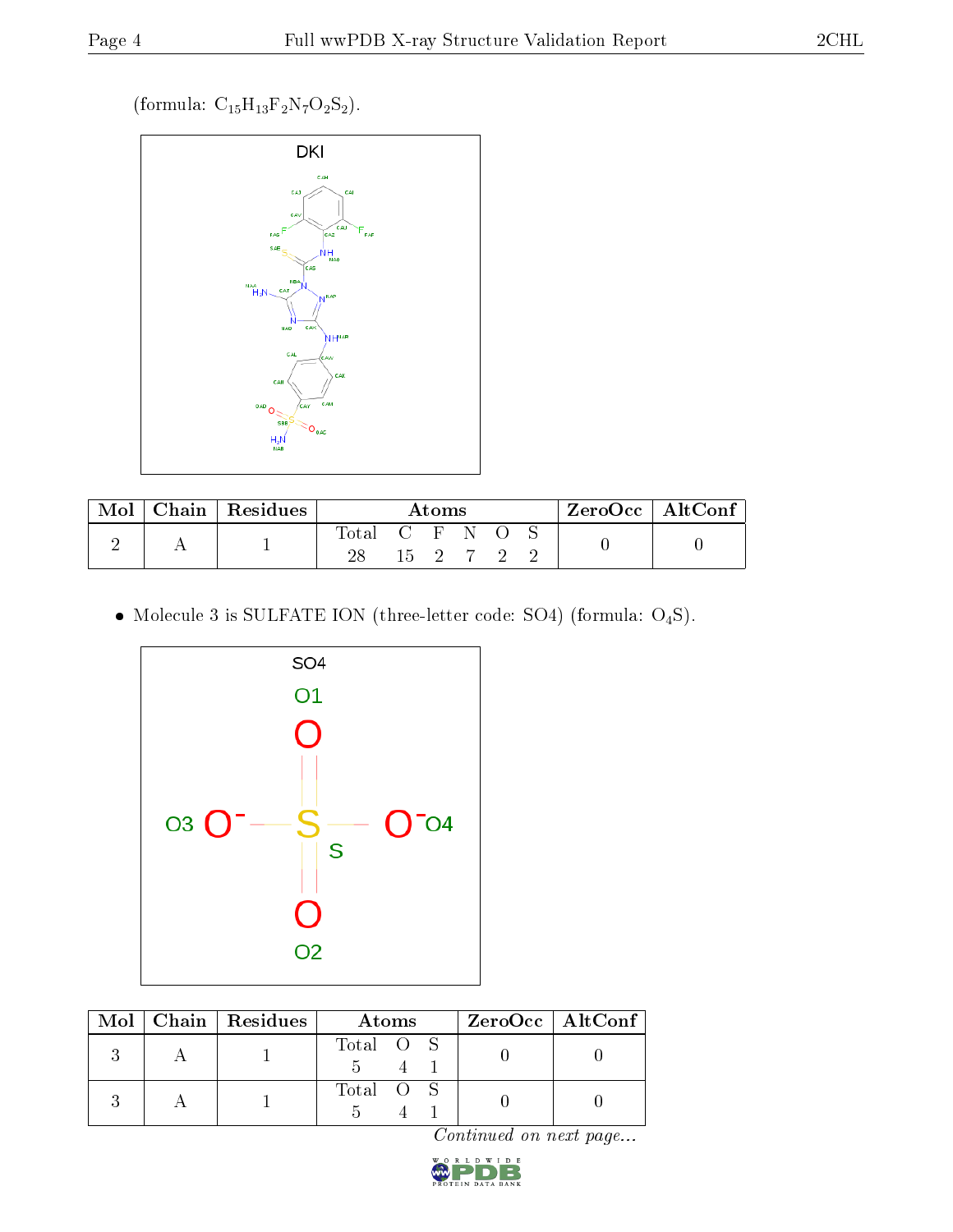Continued from previous page...

|   | Mol   Chain   Residues | Atoms          | $ZeroOcc \   \$ AltConf |
|---|------------------------|----------------|-------------------------|
| २ |                        | Total O S<br>5 |                         |
| २ |                        | Total O S<br>5 |                         |
|   |                        | Total O S      |                         |

Molecule 4 is water.

|  | $\text{Mol}$   Chain   Residues | Atoms               | ZeroOcc   AltConf |  |
|--|---------------------------------|---------------------|-------------------|--|
|  | $^{260}\:$                      | Total<br>260<br>260 |                   |  |

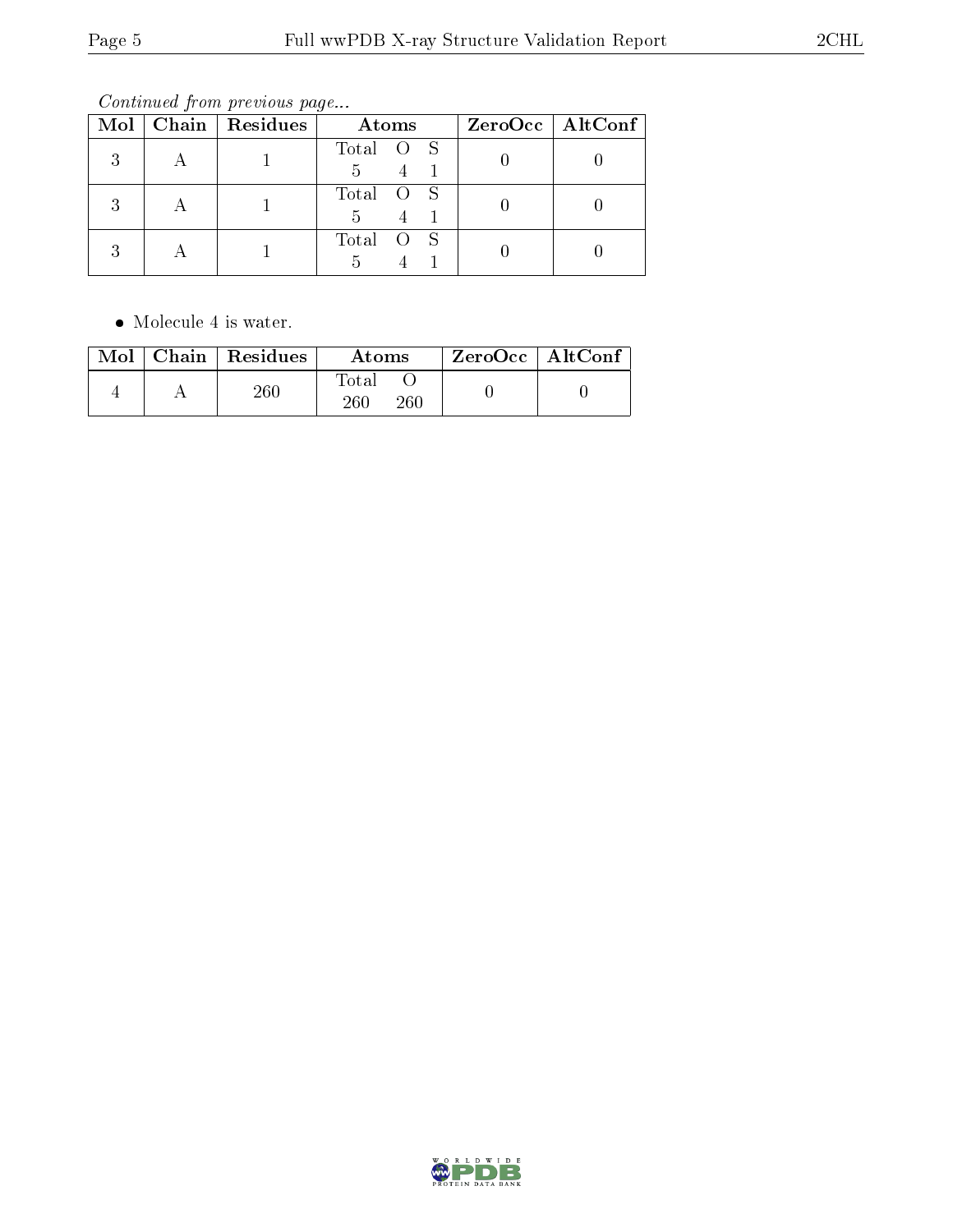## 3 Residue-property plots  $(i)$

These plots are drawn for all protein, RNA and DNA chains in the entry. The first graphic for a chain summarises the proportions of the various outlier classes displayed in the second graphic. The second graphic shows the sequence view annotated by issues in geometry and electron density. Residues are color-coded according to the number of geometric quality criteria for which they contain at least one outlier: green  $= 0$ , yellow  $= 1$ , orange  $= 2$  and red  $= 3$  or more. A red dot above a residue indicates a poor fit to the electron density (RSRZ  $> 2$ ). Stretches of 2 or more consecutive residues without any outlier are shown as a green connector. Residues present in the sample, but not in the model, are shown in grey.



• Molecule 1: CASEIN KINASE I ISOFORM GAMMA-3

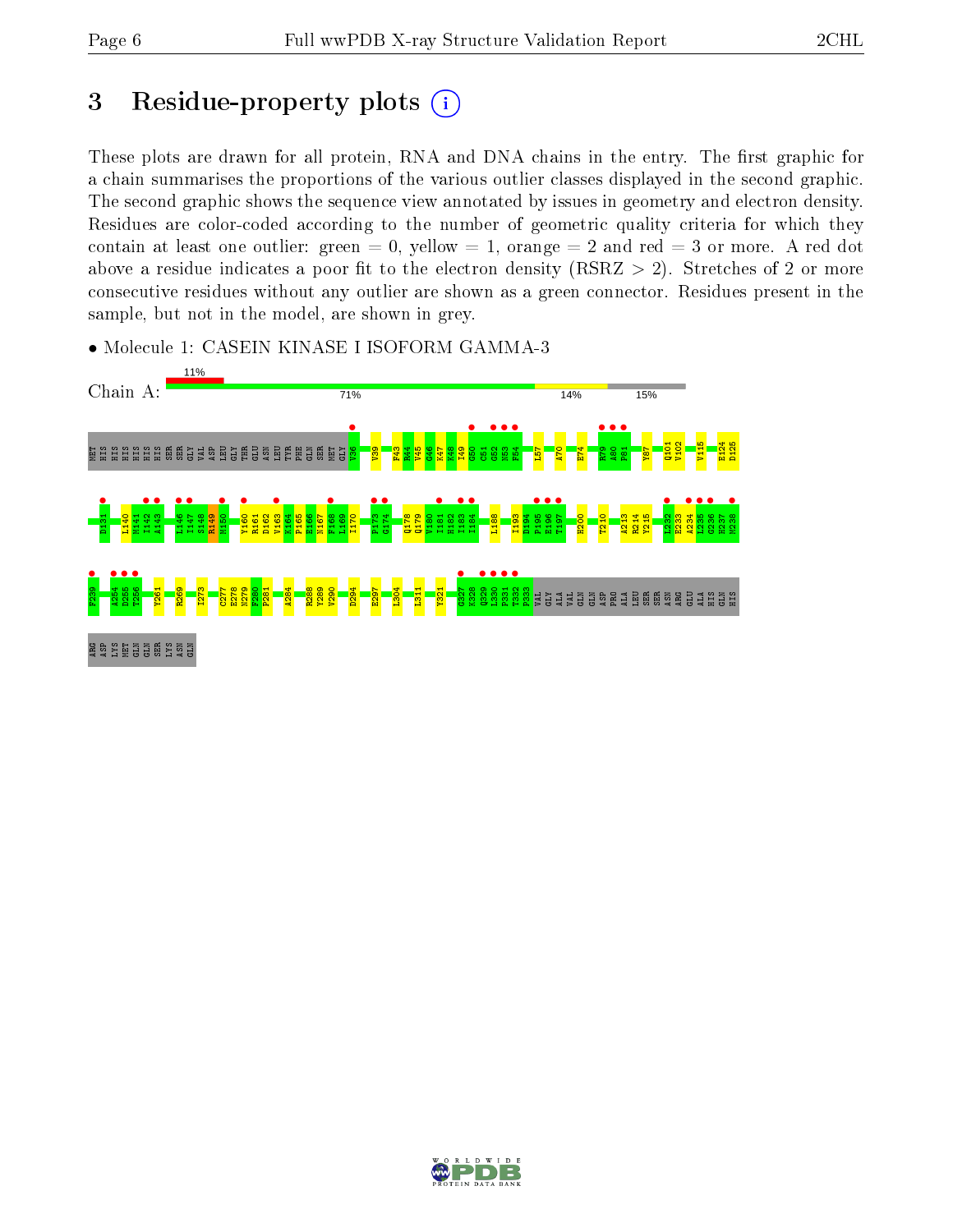## 4 Data and refinement statistics  $(i)$

| Property                                                             | Value                                              | Source     |
|----------------------------------------------------------------------|----------------------------------------------------|------------|
| Space group                                                          | P 31 2 1                                           | Depositor  |
| Cell constants                                                       | $55.80\text{\AA}$<br>$55.80\text{\AA}$<br>219.71Å  |            |
| a, b, c, $\alpha$ , $\beta$ , $\gamma$                               | $90.00^\circ$<br>$120.00^{\circ}$<br>$90.00^\circ$ | Depositor  |
| Resolution $(A)$                                                     | $-1.95$<br>50.00                                   | Depositor  |
|                                                                      | 32.51<br>$-1.95$                                   | <b>EDS</b> |
| % Data completeness                                                  | $98.2(50.00-1.95)$                                 | Depositor  |
| (in resolution range)                                                | $98.3(32.51-1.95)$                                 | <b>EDS</b> |
| $\mathrm{R}_{merge}$                                                 | 0.10                                               | Depositor  |
| $\mathrm{R}_{sym}$                                                   | (Not available)                                    | Depositor  |
| $\langle I/\sigma(I) \rangle$ <sup>1</sup>                           | $\overline{1.59}$ (at 1.95Å)                       | Xtriage    |
| Refinement program                                                   | <b>REFMAC 5.2.0019</b>                             | Depositor  |
|                                                                      | $\overline{0.183}$ ,<br>0.234                      | Depositor  |
| $R, R_{free}$                                                        | 0.183<br>0.228<br>$\mathbf{r}$                     | DCC        |
| $R_{free}$ test set                                                  | 1490 reflections $(5.05\%)$                        | wwPDB-VP   |
| Wilson B-factor $(A^2)$                                              | 29.6                                               | Xtriage    |
| Anisotropy                                                           | 0.189                                              | Xtriage    |
| Bulk solvent $k_{sol}(e/\mathring{A}^3)$ , $B_{sol}(\mathring{A}^2)$ | $0.36$ , 43.8                                      | <b>EDS</b> |
| $L$ -test for twinning <sup>2</sup>                                  | $< L >$ = 0.47, $< L2 >$ = 0.30                    | Xtriage    |
| Estimated twinning fraction                                          | $0.042$ for $-h,-k,l$                              | Xtriage    |
| $F_o, F_c$ correlation                                               | 0.96                                               | <b>EDS</b> |
| Total number of atoms                                                | 2739                                               | wwPDB-VP   |
| Average B, all atoms $(A^2)$                                         | $25.0\,$                                           | wwPDB-VP   |

Xtriage's analysis on translational NCS is as follows: The largest off-origin peak in the Patterson function is  $7.86\%$  of the height of the origin peak. No significant pseudotranslation is detected.

<sup>&</sup>lt;sup>2</sup>Theoretical values of  $\langle |L| \rangle$ ,  $\langle L^2 \rangle$  for acentric reflections are 0.5, 0.333 respectively for untwinned datasets, and 0.375, 0.2 for perfectly twinned datasets.



<span id="page-6-1"></span><span id="page-6-0"></span><sup>1</sup> Intensities estimated from amplitudes.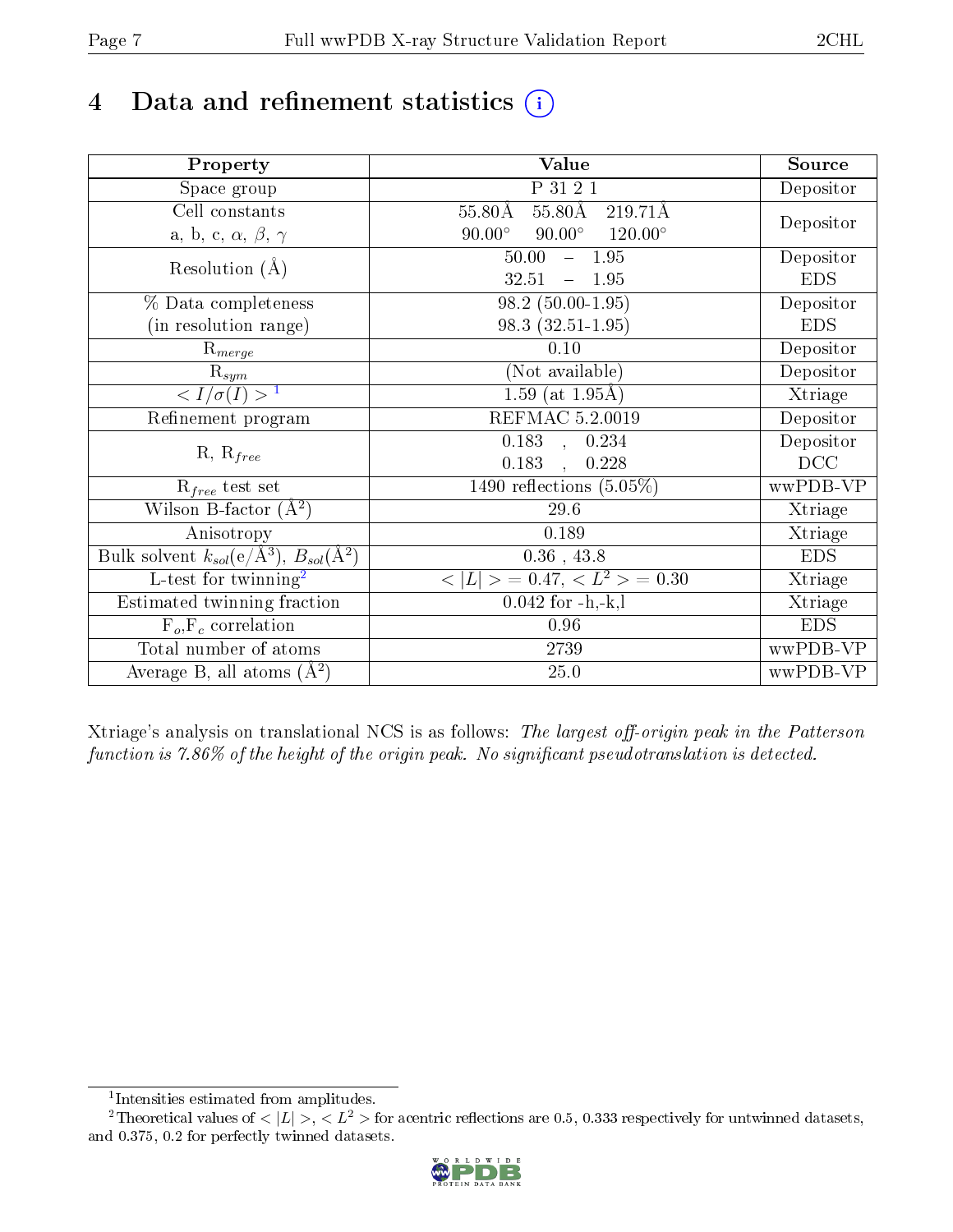# 5 Model quality  $(i)$

## 5.1 Standard geometry  $(i)$

Bond lengths and bond angles in the following residue types are not validated in this section: SO4, DKI

The Z score for a bond length (or angle) is the number of standard deviations the observed value is removed from the expected value. A bond length (or angle) with  $|Z| > 5$  is considered an outlier worth inspection. RMSZ is the root-mean-square of all Z scores of the bond lengths (or angles).

| $Mol$   Chain | Bond lengths                            | Bond angles |                    |  |
|---------------|-----------------------------------------|-------------|--------------------|--|
|               | RMSZ $\mid \#  Z  > 5 \mid$ RMSZ $\mid$ |             | $\# Z  > 5$        |  |
|               | 0/2492                                  | 0.79        | $1/3366$ $(0.0\%)$ |  |

There are no bond length outliers.

All (1) bond angle outliers are listed below:

|  |  | $\mid$ Mol $\mid$ Chain $\mid$ Res $\mid$ Type $\mid$ Atoms | $\mathbf{Z}$   Observed( $^o$ )   Ideal( $^o$ ) |        |
|--|--|-------------------------------------------------------------|-------------------------------------------------|--------|
|  |  | $149$   ARG   CG-CD-NE   -5.55                              | 100.14                                          | 111.80 |

There are no chirality outliers.

There are no planarity outliers.

### $5.2$  Too-close contacts  $(i)$

In the following table, the Non-H and H(model) columns list the number of non-hydrogen atoms and hydrogen atoms in the chain respectively. The H(added) column lists the number of hydrogen atoms added and optimized by MolProbity. The Clashes column lists the number of clashes within the asymmetric unit, whereas Symm-Clashes lists symmetry related clashes.

|  |      |      |    | Mol   Chain   Non-H   H(model)   H(added)   Clashes   Symm-Clashes |
|--|------|------|----|--------------------------------------------------------------------|
|  | 2426 | 2381 | 97 |                                                                    |
|  |      |      |    |                                                                    |
|  | 25   |      |    |                                                                    |
|  | 260  |      |    |                                                                    |
|  | 2739 | 2394 |    |                                                                    |

The all-atom clashscore is defined as the number of clashes found per 1000 atoms (including hydrogen atoms). The all-atom clashscore for this structure is 6.

All (27) close contacts within the same asymmetric unit are listed below, sorted by their clash

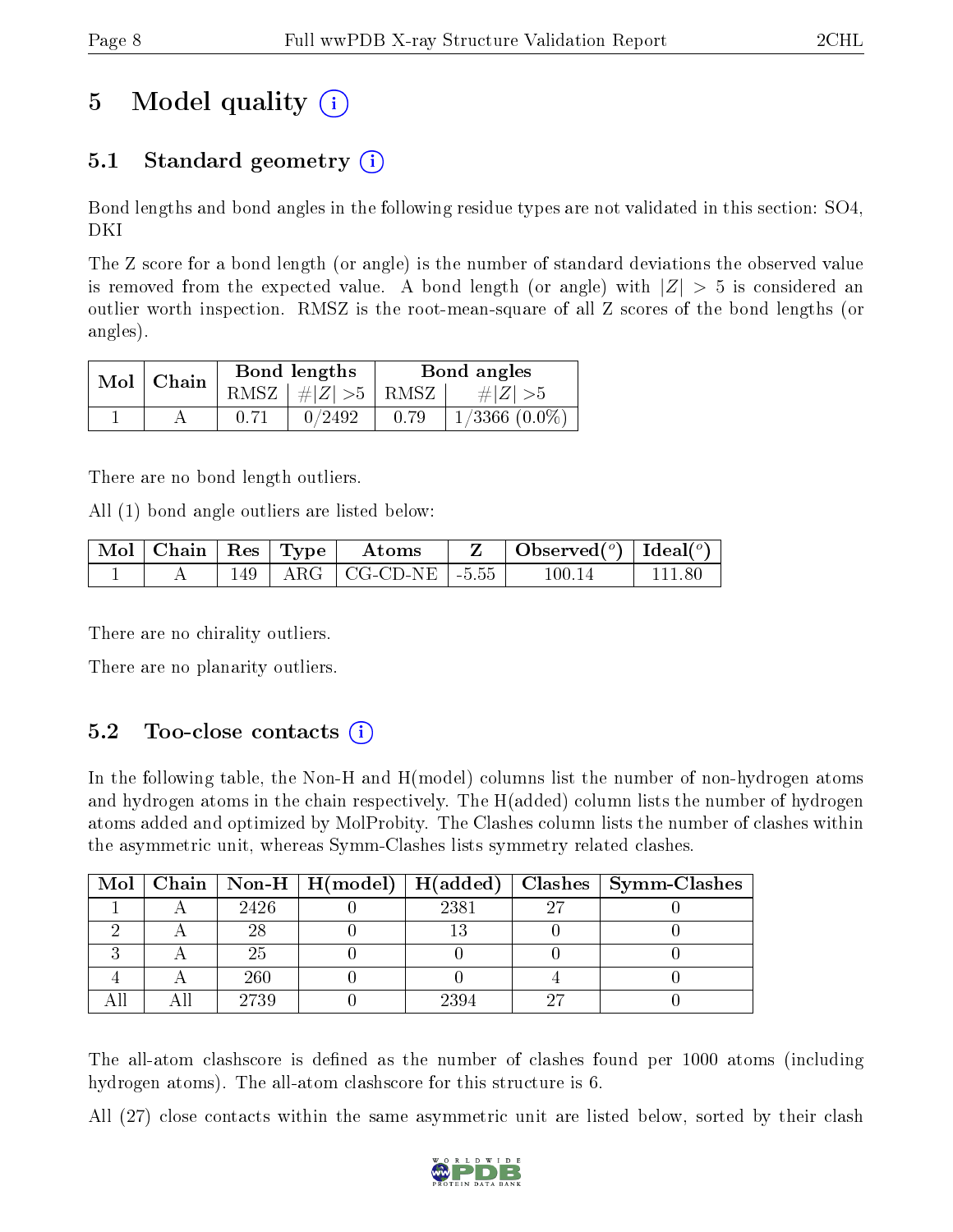magnitude.

| Atom-1                          | Atom-2                               | Interatomic<br>distance $(\AA)$ | Clash<br>overlap $(A)$ |
|---------------------------------|--------------------------------------|---------------------------------|------------------------|
| 1: A: 125: ASP: OD2             | 4:A:2063:HOH:O                       | 1.93                            | 0.85                   |
| $1:A:269[A]:ARG:\overline{NH2}$ | 4:A:2184:HOH:O                       | 2.31                            | 0.64                   |
| $1:A:\overline{213:ALA:HB2}$    | 1: A:261:TYR:CE1                     | $\overline{2.35}$               | 0.60                   |
| 1:A:170:ILE:HB                  | 1:A:178:GLN:O                        | 2.09                            | 0.52                   |
| 1: A:277:CYS:HB2                | 1:A:284:ALA:HB2                      | 1.93                            | 0.51                   |
| 1:A:124:GLU:HB2                 | 1: A: 165: PRO: HB2                  | 1.96                            | 0.47                   |
| 1: A:57:LEU:HD11                | 1:A:70:ALA:HB1                       | 1.98                            | 0.45                   |
| 1:A:74:GLU:OE1                  | 4: A:2029:HOH:O                      | $\overline{2.21}$               | 0.45                   |
| 1:A:179:GLN:HB2                 | 1: A:321:TYR:CG                      | 2.51                            | 0.45                   |
| 1: A:278: GLU:O                 | 1:A:279:ASN:HB2                      | $\overline{2.17}$               | 0.45                   |
| 1: A:87:TYR:CD1                 | 1: A: 102: VAL: HG11                 | 2.53                            | 0.44                   |
| 1:A:289:TYR:CD2                 | 1: A: 304: LEU: HD21                 | 2.53                            | 0.43                   |
| $1:\overline{A:294:ASP:HB3}$    | 1:A:297:GLU:HB2                      | 2.00                            | 0.43                   |
| 1:A:101:GLN:HG2                 | 4:A:2024:HOH:O                       | $\overline{2.18}$               | 0.43                   |
| 1: A:160:TYR:OH                 | $1:A:167: \overline{\text{ASN:HB3}}$ | 2.18                            | 0.43                   |
| 1:A:39:VAL:HG23                 | 1:A:45:VAL:CG2                       | 2.49                            | 0.43                   |
| 1:A:163:VAL:HB                  | 1:A:234:ALA:HB1                      | 2.01                            | 0.42                   |
| 1: A: 193: ILE: HD13            | $1:A:200:HIS:\overline{HA}$          | 2.01                            | 0.42                   |
| 1:A:273:ILE:HD13                | 1:A:288:ARG:HG3                      | 2.01                            | 0.42                   |
| 1:A:49:ILE:HG13                 | 1:A:57:LEU:HD23                      | $\overline{2.01}$               | 0.41                   |
| 1:A:233:GLU:HA                  | 1: A:290: VAL:HG21                   | $\overline{2.03}$               | 0.41                   |
| 1: A:87:TYR:HD1                 | 1: A: 102: VAL: HG11                 | 1.85                            | 0.41                   |
| 1:A:140:LEU:HD21                | 1: A:311: LEU: HD23                  | 2.02                            | 0.41                   |
| 1:A:161:ARG:O                   | 1: A:210:THR:HG22                    | 2.22                            | 0.40                   |
| 1:A:162:ASP:CG                  | 1:A:188:LEU:HD12                     | 2.41                            | 0.40                   |
| 1:A:214:ARG:HD2                 | 1: A:215: TYR: CZ                    | 2.56                            | 0.40                   |
| 1: A:43:PHE:CD2                 | 1:A:115:VAL:HG11                     | 2.56                            | 0.40                   |

There are no symmetry-related clashes.

### 5.3 Torsion angles (i)

#### 5.3.1 Protein backbone (i)

In the following table, the Percentiles column shows the percent Ramachandran outliers of the chain as a percentile score with respect to all X-ray entries followed by that with respect to entries of similar resolution.

The Analysed column shows the number of residues for which the backbone conformation was analysed, and the total number of residues.

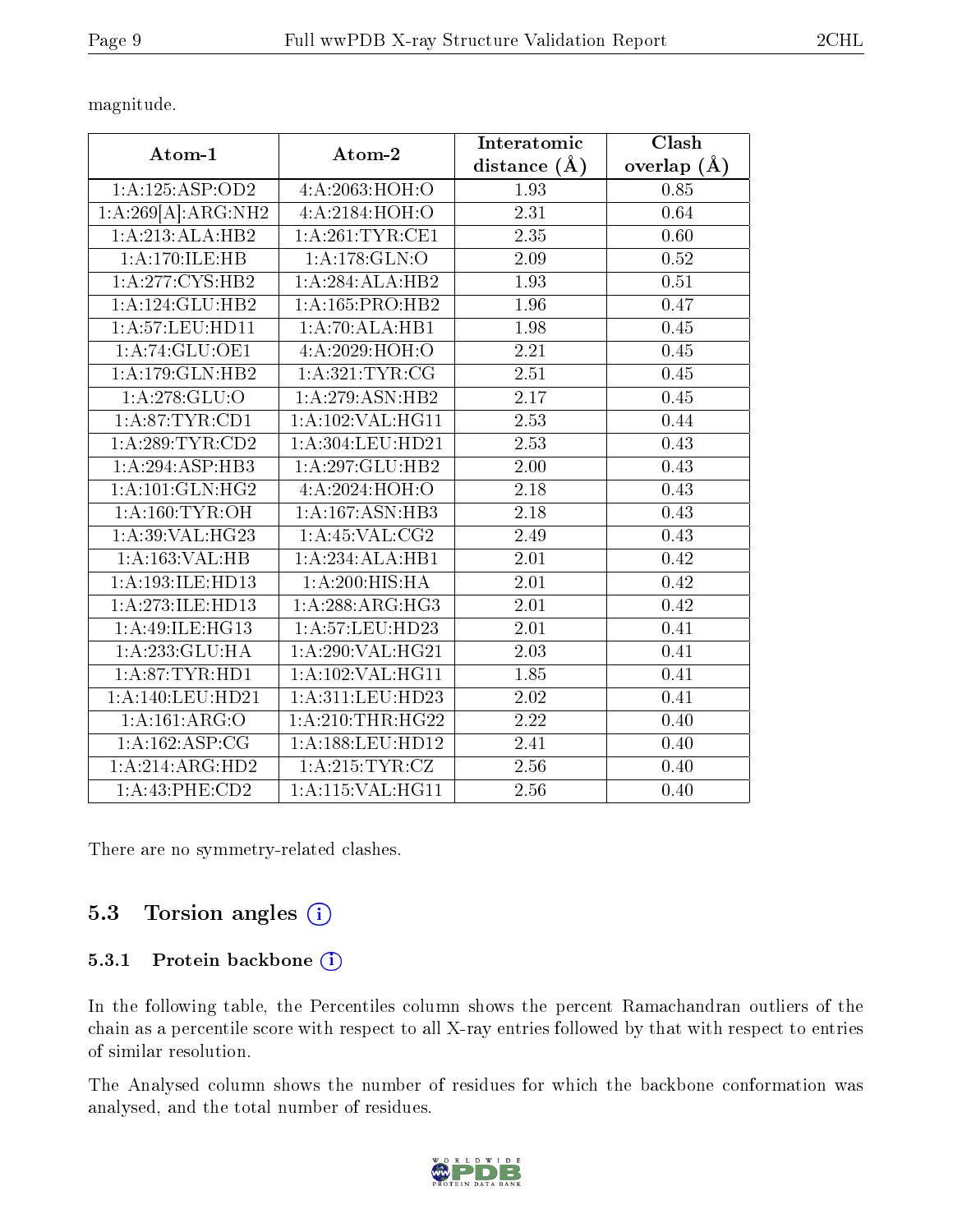| Mol   Chain | Analysed                                |  | Favoured   Allowed   Outliers   Percentiles    |  |
|-------------|-----------------------------------------|--|------------------------------------------------|--|
|             | $297/351(85\%)$   286 (96\%)   11 (4\%) |  | $\begin{bmatrix} 100 \\ 100 \end{bmatrix}$ 100 |  |

There are no Ramachandran outliers to report.

#### $5.3.2$  Protein sidechains  $(i)$

In the following table, the Percentiles column shows the percent sidechain outliers of the chain as a percentile score with respect to all X-ray entries followed by that with respect to entries of similar resolution.

The Analysed column shows the number of residues for which the sidechain conformation was analysed, and the total number of residues.

| Mol   Chain | Analysed Rotameric   Outliers   Percentiles            |  |  |  |  |
|-------------|--------------------------------------------------------|--|--|--|--|
|             | $\frac{1}{254}/311$ (82%)   251 (99%)   3 (1%)   71 68 |  |  |  |  |

All (3) residues with a non-rotameric sidechain are listed below:

| Mol | Chain | Res | Type       |
|-----|-------|-----|------------|
|     |       |     | $+Y$ :     |
|     |       | 149 | $\rm{ARG}$ |
|     |       | 28. | PRC        |

Some sidechains can be flipped to improve hydrogen bonding and reduce clashes. There are no such sidechains identified.

#### 5.3.3 RNA (i)

There are no RNA molecules in this entry.

#### 5.4 Non-standard residues in protein, DNA, RNA chains (i)

There are no non-standard protein/DNA/RNA residues in this entry.

#### 5.5 Carbohydrates  $(i)$

There are no carbohydrates in this entry.

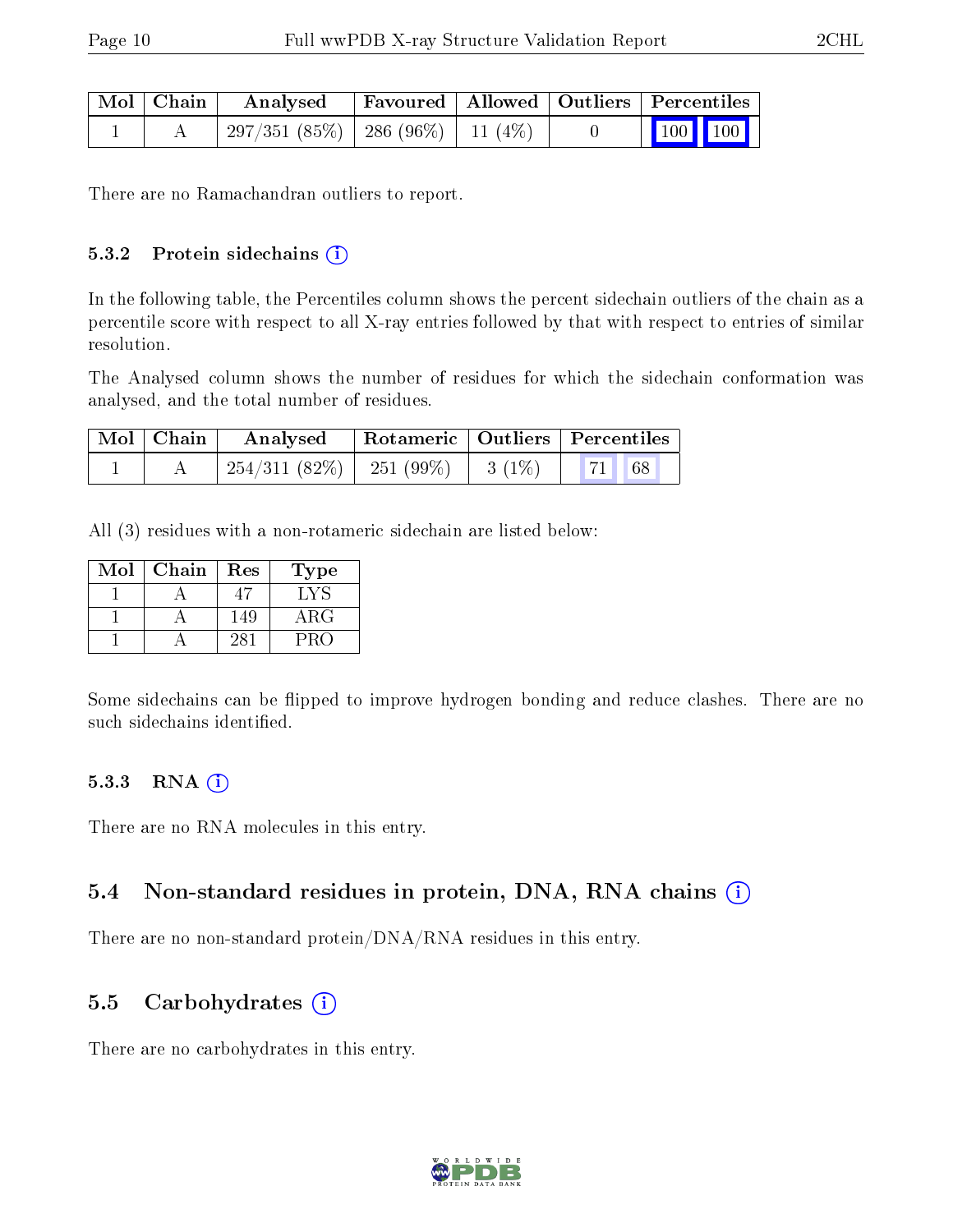### 5.6 Ligand geometry (i)

6 ligands are modelled in this entry.

In the following table, the Counts columns list the number of bonds (or angles) for which Mogul statistics could be retrieved, the number of bonds (or angles) that are observed in the model and the number of bonds (or angles) that are dened in the Chemical Component Dictionary. The Link column lists molecule types, if any, to which the group is linked. The Z score for a bond length (or angle) is the number of standard deviations the observed value is removed from the expected value. A bond length (or angle) with  $|Z| > 2$  is considered an outlier worth inspection. RMSZ is the root-mean-square of all Z scores of the bond lengths (or angles).

| Mol            |                 | Chain | Res  | Link                     |          | <b>Bond lengths</b> |             | Bond angles |      |             |  |
|----------------|-----------------|-------|------|--------------------------|----------|---------------------|-------------|-------------|------|-------------|--|
|                | Type            |       |      |                          | Counts   | RMSZ                | # $ Z  > 2$ | Counts      | RMSZ | # $ Z  > 2$ |  |
| 3              | SO <sub>4</sub> |       | 1324 | $\qquad \qquad$          | 4,4,4    | 0.13                |             | 6.6.6       | 0.46 |             |  |
| 3              | SO <sub>4</sub> | А     | 1328 | $\blacksquare$           | 4,4,4    | 0.19                |             | 6,6,6       | 0.51 |             |  |
| 3              | SO <sub>4</sub> | А     | 1326 |                          | 4,4,4    | 0.25                |             | 6,6,6       | 0.54 |             |  |
| 3              | SO <sub>4</sub> | А     | 1325 |                          | 4,4,4    | 0.25                |             | 6.6.6       | 0.32 |             |  |
| 3              | SO <sub>4</sub> | А     | 1327 |                          | 4,4,4    | 0.23                |             | 6.6.6       | 0.69 |             |  |
| $\overline{2}$ | DKI             | А     | 1323 | $\overline{\phantom{0}}$ | 28,30,30 | 2.75                | $10(35\%)$  | 35,44,44    | 2.19 | 14 (40%)    |  |

In the following table, the Chirals column lists the number of chiral outliers, the number of chiral centers analysed, the number of these observed in the model and the number defined in the Chemical Component Dictionary. Similar counts are reported in the Torsion and Rings columns. '-' means no outliers of that kind were identified.

|     |      | Mol   Type   Chain   Res   Link   Chirals | Torsions                                  | Rings |
|-----|------|-------------------------------------------|-------------------------------------------|-------|
| DKI | 1323 |                                           | $\frac{2}{12/12/18/18}$ $\frac{0}{3/3/3}$ |       |

All (10) bond length outliers are listed below:

| Mol            | Chain | Res  | <b>Type</b> | Atoms          | Z       | Observed $(A)$ | Ideal(A) |
|----------------|-------|------|-------------|----------------|---------|----------------|----------|
| $\overline{2}$ | А     | 1323 | DKI         | NAP-NBA        | $-8.23$ | 1.23           | 1.39     |
| $\overline{2}$ | А     | 1323 | DKI         | CAS-NAQ        | $-5.65$ | 1.32           | 1.41     |
| $\overline{2}$ | А     | 1323 | DKI         | <b>SBB-NAB</b> | 5.13    | 1.70           | 1.60     |
| $\overline{2}$ | А     | 1323 | DKI         | <b>OAD-SBB</b> | 4.15    | 1.51           | 1.43     |
| $\overline{2}$ | А     | 1323 | DKI         | CAZ-NAQ        | $-3.88$ | 1.36           | 1.43     |
| $\overline{2}$ | А     | 1323 | DKI         | OAC-SBB        | 3.77    | 1.50           | 1.43     |
| $\overline{2}$ | А     | 1323 | DKI         | CAW-NAR        | $-3.16$ | 1.33           | 1.40     |
| $\overline{2}$ | А     | 1323 | DKI         | CAX-NAR        | $-2.64$ | 1.31           | 1.36     |
| $\mathcal{P}$  | А     | 1323 | DKI         | CAZ-CAV        | 2.35    | 1.41           | 1.38     |
| $\overline{2}$ | А     | 1323 | DKI         | CAT-NAO        | $-2.21$ | 1.31           | 1.35     |

All (14) bond angle outliers are listed below:

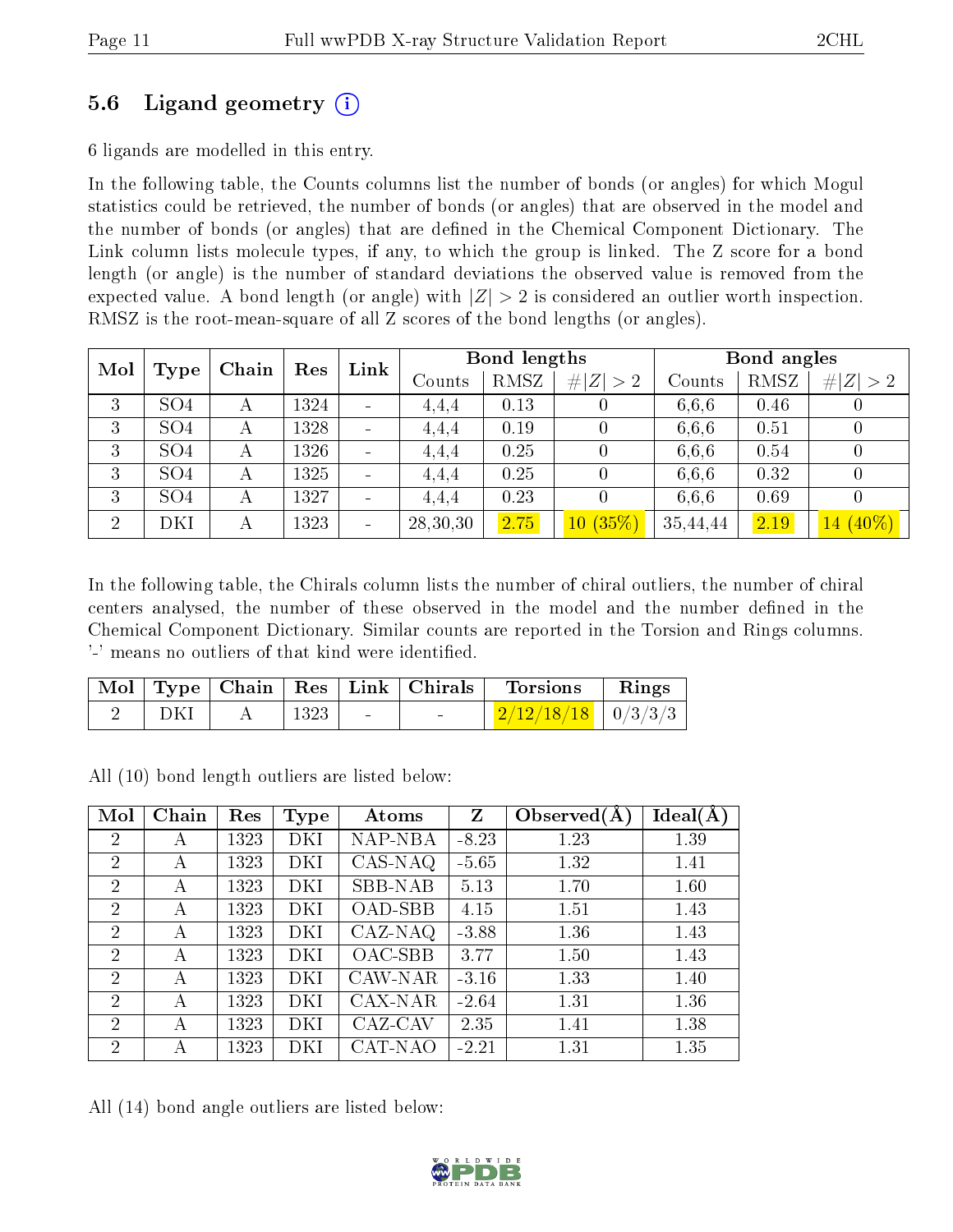| Mol            | Chain        | Res  | <b>Type</b> | Atoms                           | $Z_{\parallel}$ | Observed $(°)$ | Ideal $(^\circ)$ |
|----------------|--------------|------|-------------|---------------------------------|-----------------|----------------|------------------|
| 2              | А            | 1323 | DKI         | CAU-CAZ-NAQ                     | $-5.51$         | 115.21         | 122.12           |
| $\overline{2}$ | А            | 1323 | DKI         | FAG-CAV-CAZ                     | 5.11            | 122.10         | 117.70           |
| $\overline{2}$ | А            | 1323 | DKI         | CAV-CAZ-CAU                     | 3.98            | 119.34         | 115.65           |
| $\overline{2}$ | А            | 1323 | DKI         | OAD-SBB-NAB                     | 3.77            | 112.95         | 107.36           |
| 2              | А            | 1323 | DKI         | OAD-SBB-OAC                     | $-3.43$         | 113.11         | 118.76           |
| $\overline{2}$ | А            | 1323 | DKI         | CAY-SBB-NAB                     | $-3.06$         | 104.06         | 108.38           |
| $\overline{2}$ | $\mathsf{A}$ | 1323 | DKI         | OAD-SBB-CAY                     | 2.76            | 110.43         | 107.35           |
| 2              | А            | 1323 | DKI         | CAV-CAZ-NAQ                     | 2.63            | 125.42         | 122.12           |
| $\overline{2}$ | А            | 1323 | DKI         | NAO-CAT-NBA                     | $-2.58$         | 107.96         | 112.68           |
| $\overline{2}$ | A            | 1323 | DKI         | CAZ-NAQ-CAS                     | 2.23            | 126.26         | 122.99           |
| $\overline{2}$ | А            | 1323 | DKI         | $\overline{\text{NAQ-CAS-NBA}}$ | 2.22            | 119.26         | 113.43           |
| 2              | А            | 1323 | DKI         | NAA-CAT-NAO                     | $-2.19$         | 120.44         | 123.28           |
| $\overline{2}$ | А            | 1323 | DKI         | CAJ-CAV-CAZ                     | $-2.07$         | 120.54         | 122.88           |
| $\overline{2}$ | А            | 1323 | DKI         | CAI-CAU-CAZ                     | $-2.05$         | 120.56         | 122.88           |

There are no chirality outliers.

All (2) torsion outliers are listed below:

| Mol | Chain | <b>Res</b> | 'Type | Atoms           |
|-----|-------|------------|-------|-----------------|
| 61  |       | 1323       | DKI   | CAN-CAY-SBB-OAD |
| റ   |       | 1323       |       | CAM-CAY-SBB-OAD |

There are no ring outliers.

No monomer is involved in short contacts.

The following is a two-dimensional graphical depiction of Mogul quality analysis of bond lengths, bond angles, torsion angles, and ring geometry for all instances of the Ligand of Interest. In addition, ligands with molecular weight > 250 and outliers as shown on the validation Tables will also be included. For torsion angles, if less then 5% of the Mogul distribution of torsion angles is within 10 degrees of the torsion angle in question, then that torsion angle is considered an outlier. Any bond that is central to one or more torsion angles identified as an outlier by Mogul will be highlighted in the graph. For rings, the root-mean-square deviation (RMSD) between the ring in question and similar rings identified by Mogul is calculated over all ring torsion angles. If the average RMSD is greater than 60 degrees and the minimal RMSD between the ring in question and any Mogul-identified rings is also greater than 60 degrees, then that ring is considered an outlier. The outliers are highlighted in purple. The color gray indicates Mogul did not find sufficient equivalents in the CSD to analyse the geometry.

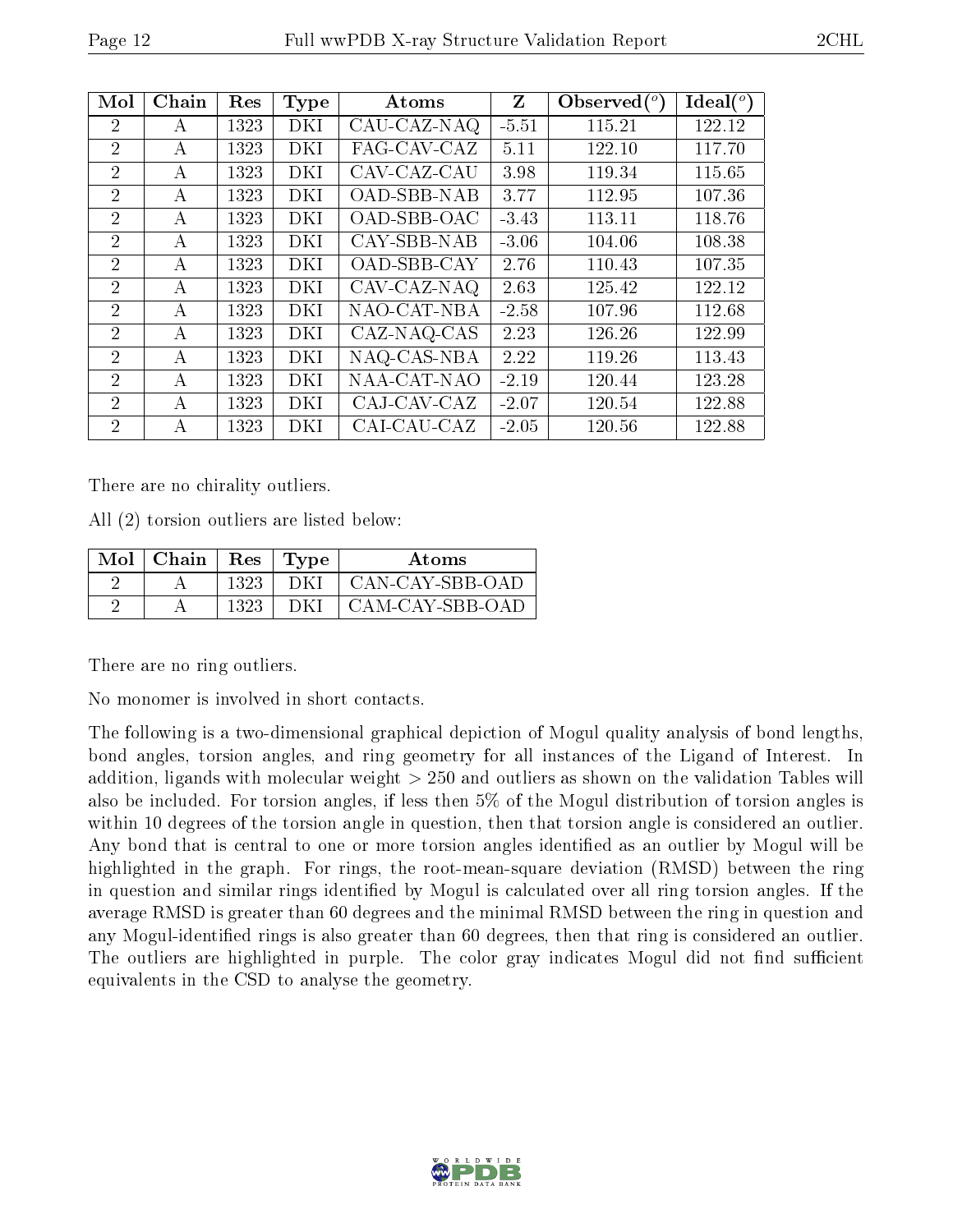

### 5.7 [O](https://www.wwpdb.org/validation/2017/XrayValidationReportHelp#nonstandard_residues_and_ligands)ther polymers (i)

There are no such residues in this entry.

### 5.8 Polymer linkage issues (i)

There are no chain breaks in this entry.

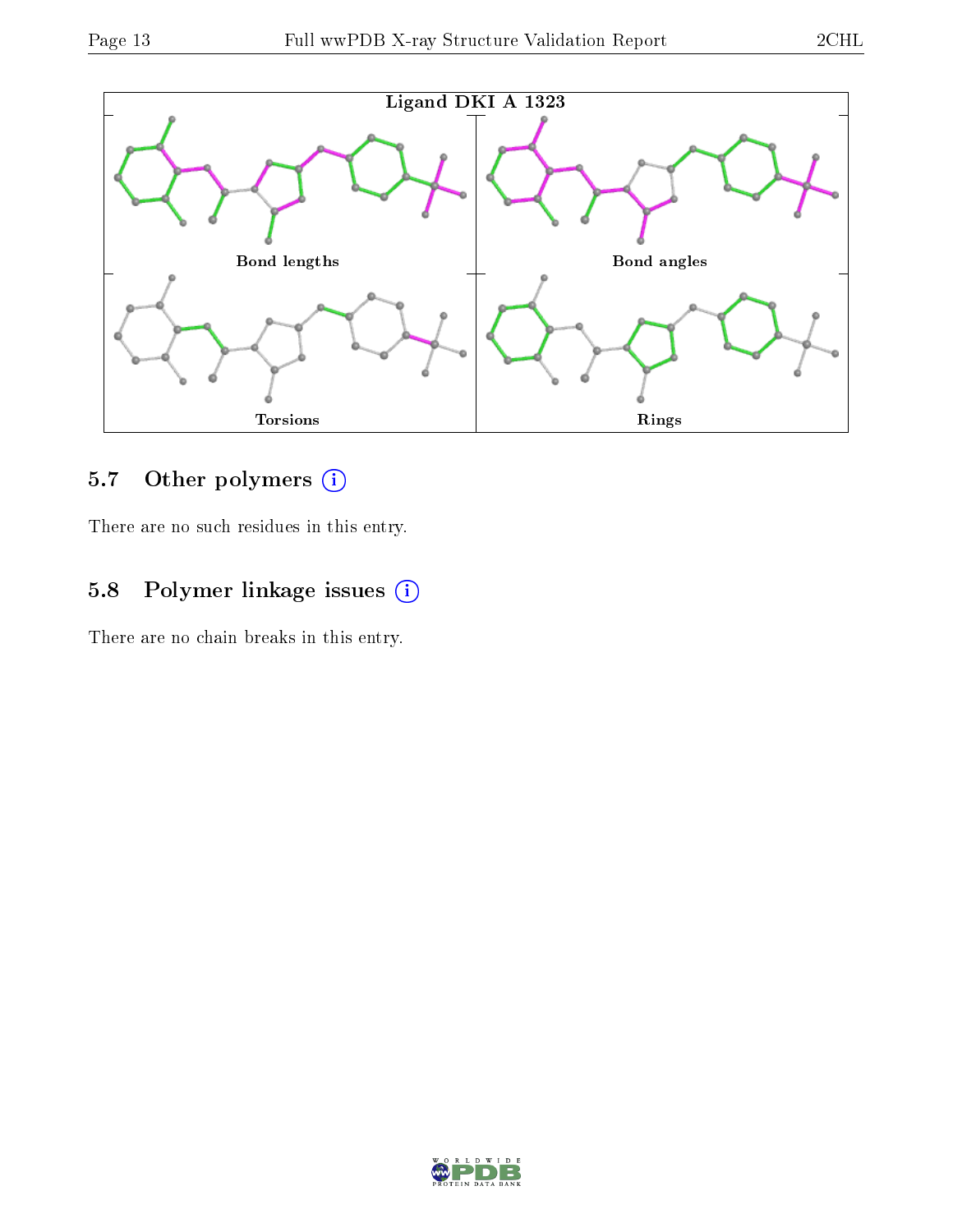## 6 Fit of model and data  $(i)$

### 6.1 Protein, DNA and RNA chains  $(i)$

In the following table, the column labelled  $#RSRZ> 2'$  contains the number (and percentage) of RSRZ outliers, followed by percent RSRZ outliers for the chain as percentile scores relative to all X-ray entries and entries of similar resolution. The OWAB column contains the minimum, median,  $95<sup>th</sup>$  percentile and maximum values of the occupancy-weighted average B-factor per residue. The column labelled ' $Q< 0.9$ ' lists the number of (and percentage) of residues with an average occupancy less than 0.9.

| $^+$ Mol $\vert$ Chain $^+$ | Analysed        | $  <$ RSRZ $>$ | $\rm \#RSRZ{>}2$ |  | $\vert$ OWAB( $\rm{\AA}^2$ ) $\vert$ Q<0.9 |  |
|-----------------------------|-----------------|----------------|------------------|--|--------------------------------------------|--|
|                             | $298/351(84\%)$ | 0.51           |                  |  | $39(13\%)$ 3 5 12, 22, 40, 56              |  |

All (39) RSRZ outliers are listed below:

| Mol            | Chain              | Res             | Type                    | <b>RSRZ</b>      |  |
|----------------|--------------------|-----------------|-------------------------|------------------|--|
| $\mathbf{1}$   | $\overline{\rm A}$ | 146             | <b>LEU</b>              | $\overline{5.1}$ |  |
| $\overline{1}$ | $\overline{A}$     | 80              | $\overline{\rm ALA}$    | $4.\overline{9}$ |  |
| $\overline{1}$ | $\overline{A}$     | 254             | ALA                     | 4.8              |  |
| $\overline{1}$ | $\overline{\rm A}$ | 235             | <b>LEU</b>              | 4.6              |  |
| $\overline{1}$ | $\overline{\rm A}$ | 331             | $\overline{\text{PRO}}$ | 4.6              |  |
| $\overline{1}$ | $\overline{\rm A}$ | $\overline{53}$ | $\overline{\text{ASN}}$ | 4.4              |  |
| $\overline{1}$ | $\overline{\rm A}$ | 36              | <b>VAL</b>              | 4.0              |  |
| $\overline{1}$ | $\overline{A}$     | 163             | <b>VAL</b>              | $\overline{3.8}$ |  |
| $\overline{1}$ | $\overline{\rm A}$ | 173             | $\overline{\text{PRO}}$ | 3.6              |  |
| $\overline{1}$ | $\overline{A}$     | 142             | <b>ILE</b>              | $\overline{3.6}$ |  |
| $\overline{1}$ | $\boldsymbol{A}$   | 332             | <b>THR</b>              | $3.5\,$          |  |
| $\overline{1}$ | $\overline{A}$     | 54              | PHE                     | $\overline{3.4}$ |  |
| $\overline{1}$ | $\overline{A}$     | 50 <sup>°</sup> | $\overline{\text{GLY}}$ | $\overline{3.3}$ |  |
| $\overline{1}$ | $\overline{\rm A}$ | 232             | <b>LEU</b>              | $\overline{3.3}$ |  |
| $\overline{1}$ | $\overline{\rm A}$ | 174             | $\overline{\text{GLY}}$ | $\overline{3.2}$ |  |
| $\overline{1}$ | $\overline{\rm A}$ | 147             | ILE                     | $\overline{3.2}$ |  |
| $\overline{1}$ | $\overline{A}$     | 183             | <b>ILE</b>              | $\overline{3.2}$ |  |
| $\mathbf{1}$   | $\overline{\rm A}$ | 255             | $\overline{\text{ASP}}$ | $\overline{3.1}$ |  |
| $\overline{1}$ | $\overline{\rm A}$ | 79              | $\rm{ARG}$              | $\overline{3.1}$ |  |
| $\overline{1}$ | $\overline{\rm A}$ | 196             | $\overline{{\rm GLU}}$  | $\overline{3}.0$ |  |
| $\overline{1}$ | $\overline{\rm A}$ | 234             | ALA                     | 2.8              |  |
| $\overline{1}$ | $\overline{A}$     | 330             | <b>LEU</b>              | $\overline{2.8}$ |  |
| $\mathbf{1}$   | $\boldsymbol{A}$   | 160             | $\overline{\text{TYR}}$ | $2.8\,$          |  |
| $\overline{1}$ | $\overline{\rm A}$ | 327             | $\overline{\text{GLY}}$ | $\overline{2.7}$ |  |
| $\overline{1}$ | $\overline{A}$     | 239             | $\overline{\rm PHE}$    | 2.7              |  |
| $\overline{1}$ | $\overline{\rm A}$ | 184             | <b>ILE</b>              | $\overline{2.7}$ |  |
| $\overline{1}$ | $\overline{\rm A}$ | 238             | <b>MET</b>              | $2.6\,$          |  |

Continued on next page...

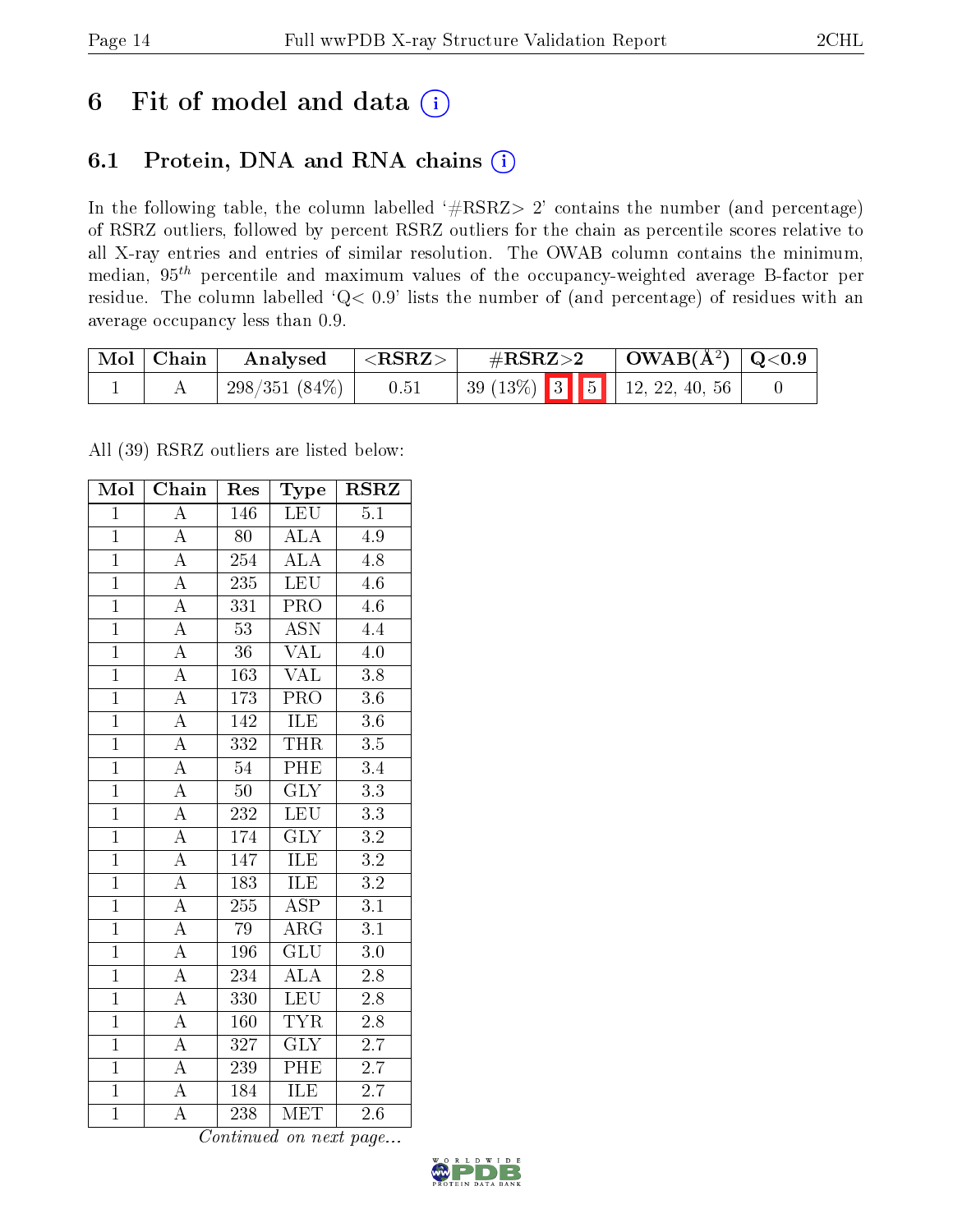| Mol          | Chain | Res | Type       | <b>RSRZ</b> |
|--------------|-------|-----|------------|-------------|
| 1            | А     | 195 | <b>PRO</b> | 2.5         |
| 1            | А     | 329 | <b>GLN</b> | 2.4         |
| 1            | А     | 52  | <b>GLY</b> | 2.4         |
| 1            | А     | 197 | THR        | 2.3         |
| 1            | A     | 143 | ALA        | 2.3         |
| $\mathbf{1}$ | A     | 256 | THR.       | 2.3         |
| 1            | А     | 81  | PRO        | 2.3         |
| 1            | А     | 150 | MET        | 2.2         |
| 1            | А     | 181 | ILE        | 2.1         |
| 1            | А     | 168 | $\rm PHE$  | 2.1         |
| 1            | А     | 236 | GLY        | 2.1         |
| 1            |       | 131 | ASP        | 2.0         |

Continued from previous page...

#### 6.2 Non-standard residues in protein, DNA, RNA chains  $(i)$

There are no non-standard protein/DNA/RNA residues in this entry.

#### 6.3 Carbohydrates  $(i)$

There are no carbohydrates in this entry.

### 6.4 Ligands  $(i)$

In the following table, the Atoms column lists the number of modelled atoms in the group and the number defined in the chemical component dictionary. The B-factors column lists the minimum, median,  $95<sup>th</sup>$  percentile and maximum values of B factors of atoms in the group. The column labelled  $Q< 0.9$  lists the number of atoms with occupancy less than 0.9.

| Mol            | Type            | Chain | Res  | <b>Atoms</b> | $_{\rm RSCC}$ | $_{\rm RSR}$ | <b>B</b> -factors( $\AA^2$ ) | Q <sub>0.9</sub> |
|----------------|-----------------|-------|------|--------------|---------------|--------------|------------------------------|------------------|
| 3              | SO <sub>4</sub> |       | 1328 | 5/5          | 0.94          | 0.18         | 9, 18, 25, 25                |                  |
| $\overline{2}$ | DKI             |       | 1323 | 28/28        | 0.95          | 0.16         | 7,25,47,49                   |                  |
| 3              | SO <sub>4</sub> |       | 1326 | 5/5          | 0.97          | 0.24         | 18,44,51,62                  |                  |
| 3              | SO <sub>4</sub> |       | 1327 | 5/5          | 0.98          | 0.14         | 31, 34, 38, 41               |                  |
| 2              | SO <sub>4</sub> |       | 1324 | 5/5          | 0.99          | 0.18         | 22, 23, 37, 38               |                  |
| 3              | SO <sub>4</sub> |       | 1325 | 5/5          | 0.99          | 0.10         | 28, 31, 34, 35               |                  |

The following is a graphical depiction of the model fit to experimental electron density of all instances of the Ligand of Interest. In addition, ligands with molecular weight  $> 250$  and outliers as shown on the geometry validation Tables will also be included. Each fit is shown from different orientation to approximate a three-dimensional view.